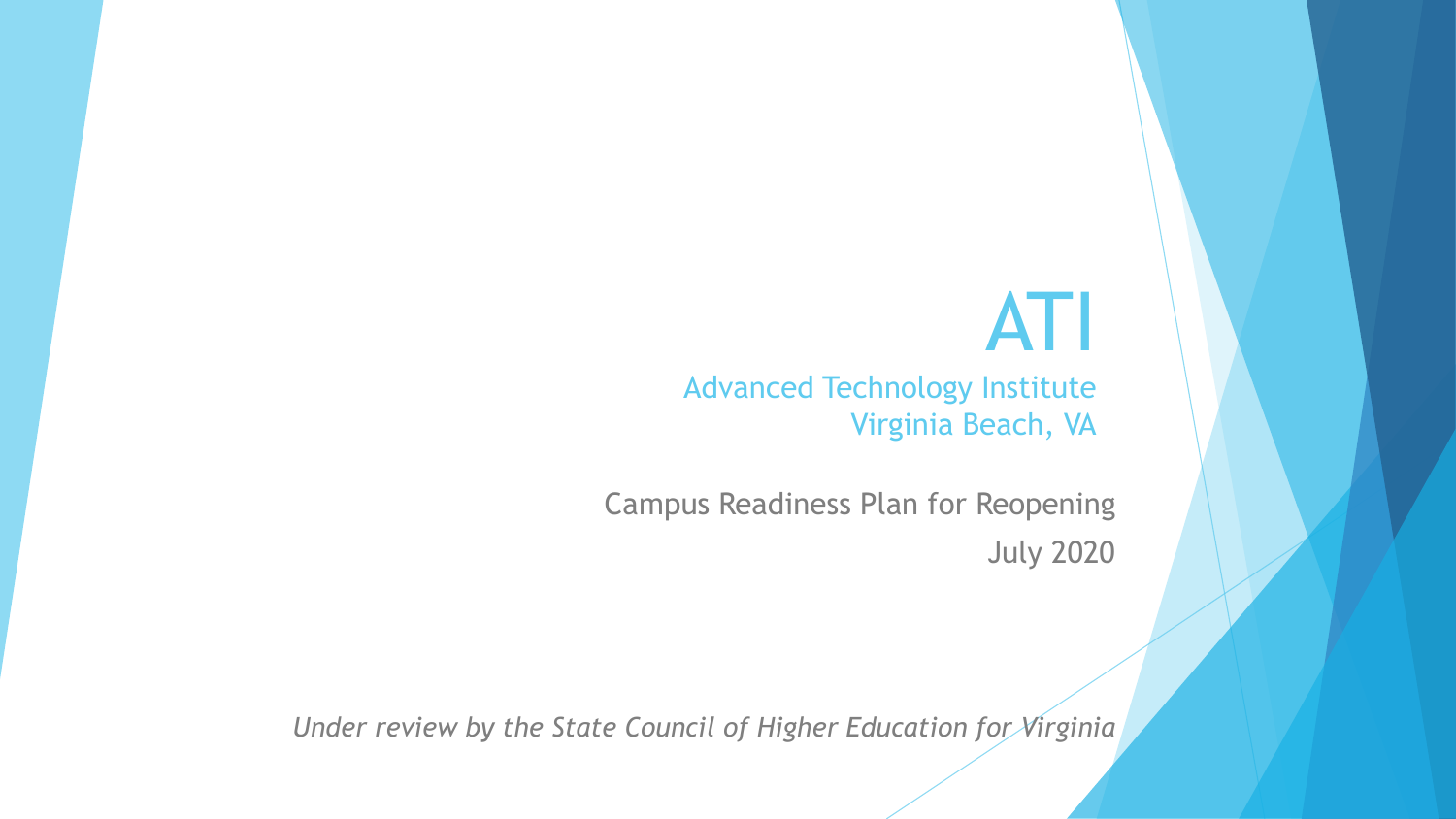### COVID-19 Response Coordinators

- Formed in March 2020
- Led by President and Vice President
- ▶ Informed by CDC, Department of Education, Commonwealth of Virginia, and other state guidelines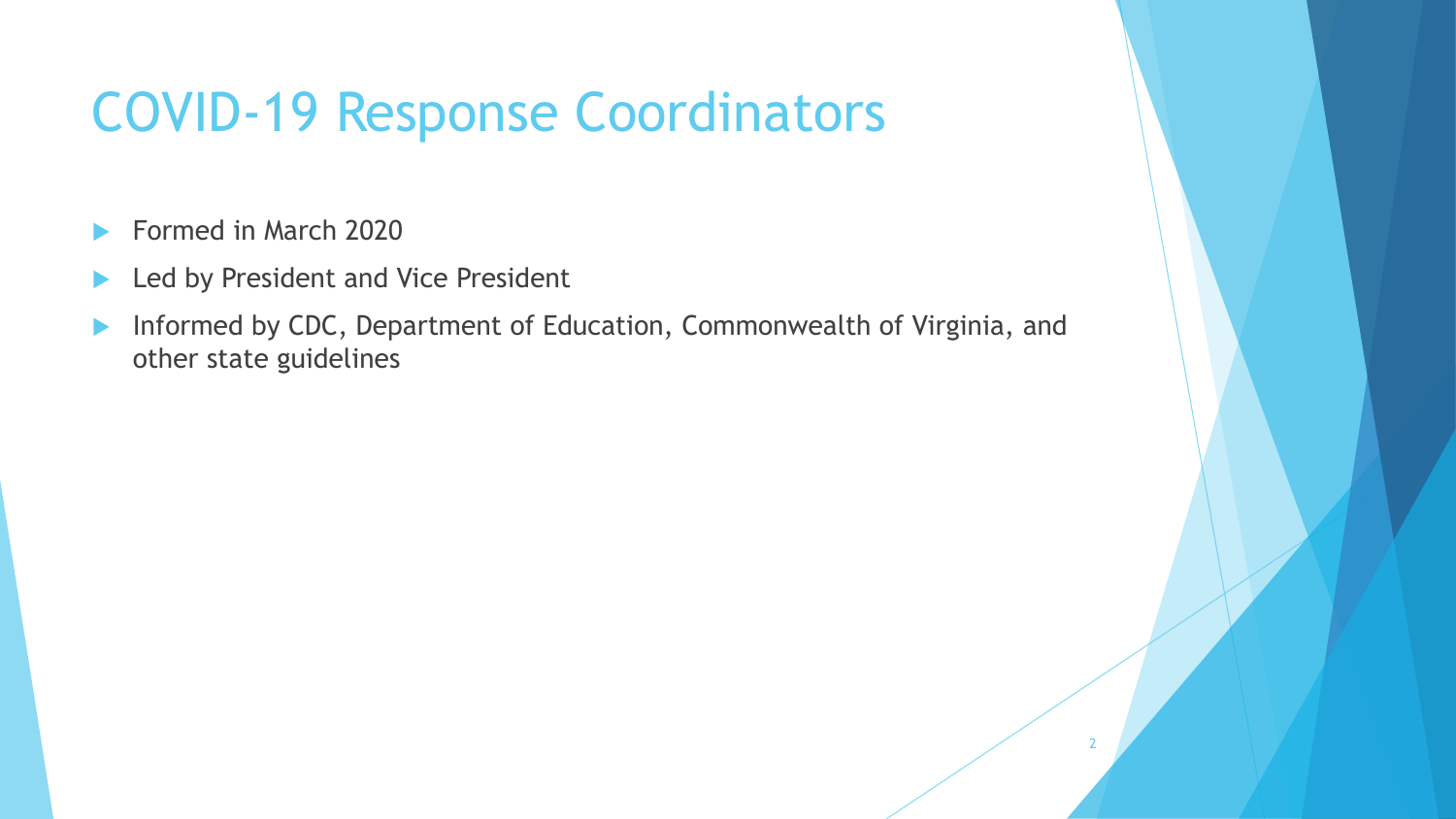### Goals

- Ensure safety of faculty, staff and students
- Mitigate anxiety of returning to campus for work, school
- Continue to offer classes in remote synchronous and online formats as needed
- Bring in staff Scheduling to maintain social distancing/gathering limitations by

- ▶ Continuing mix of on-campus and telework
- Staggering arrivals/departures
- Reconfiguring work stations
- Bring in faculty and students
	- Maintain social distancing/gathering limitations 10 or fewer
	- Provide classroom and technology resources as needed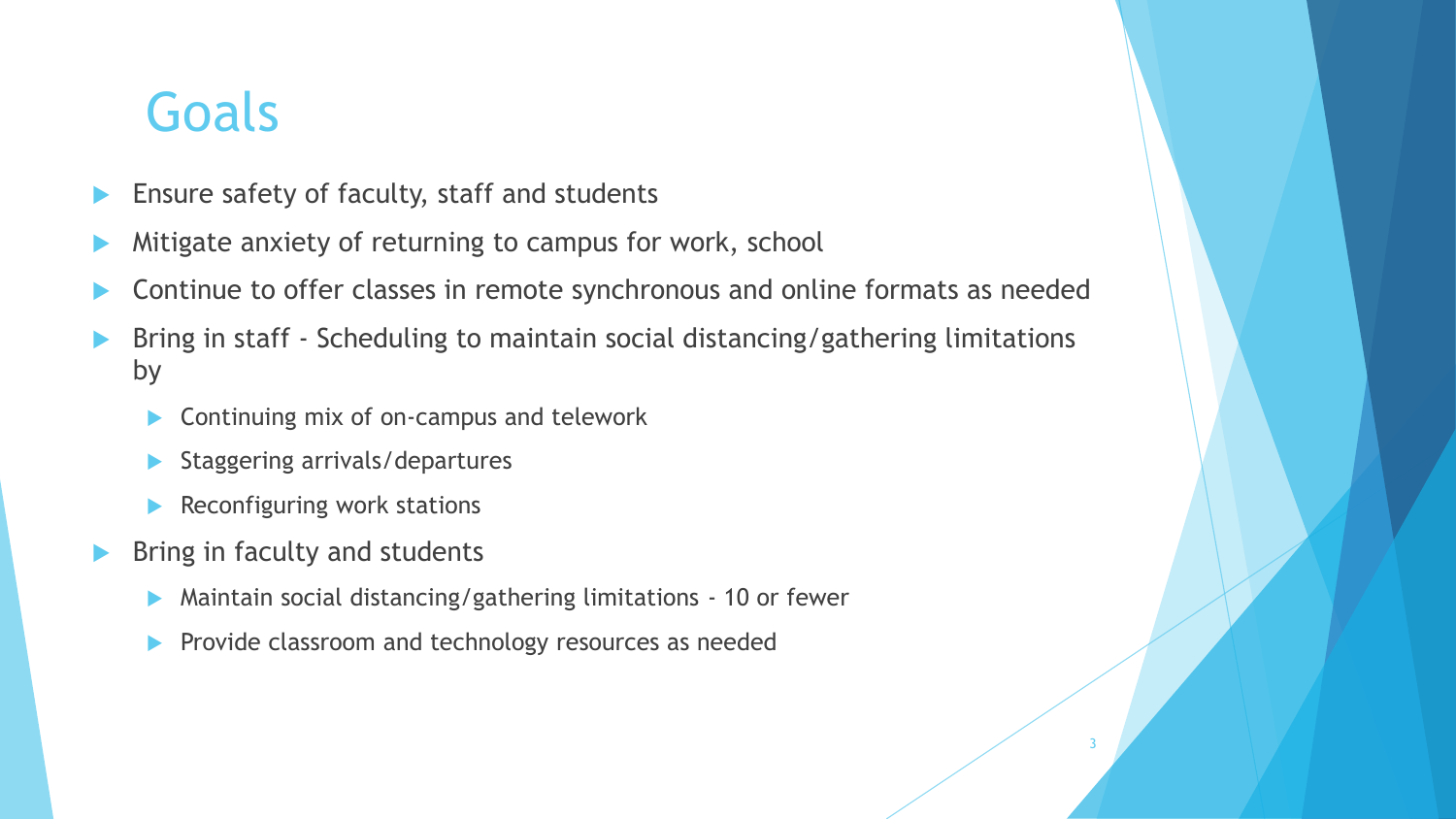### Preparing the Building

- Cleaning plan
	- ▶ Clean and disinfect all workspace areas prior to opening
	- Maintain enhanced cleaning and disinfecting practices
	- Establish stringent cleaning protocols for shared spaces- labs, classrooms, rest rooms
- Building infrastructure check
	- HVAC increase ventilation rates
	- Verify routine maintenance on mechanical systems up-to-date
	- Verify safety inspections up-to-date
- Reduce touch points
	- Touchless ingress/egress- prop open doors where feasible (do not violate fire codes)
	- Remove high shared touch tools whiteboard markers, remotes, etc.
	- Disable vending machines signage
	- Signage to use elbows, tissues, paper towels in other high touch areas has been ordered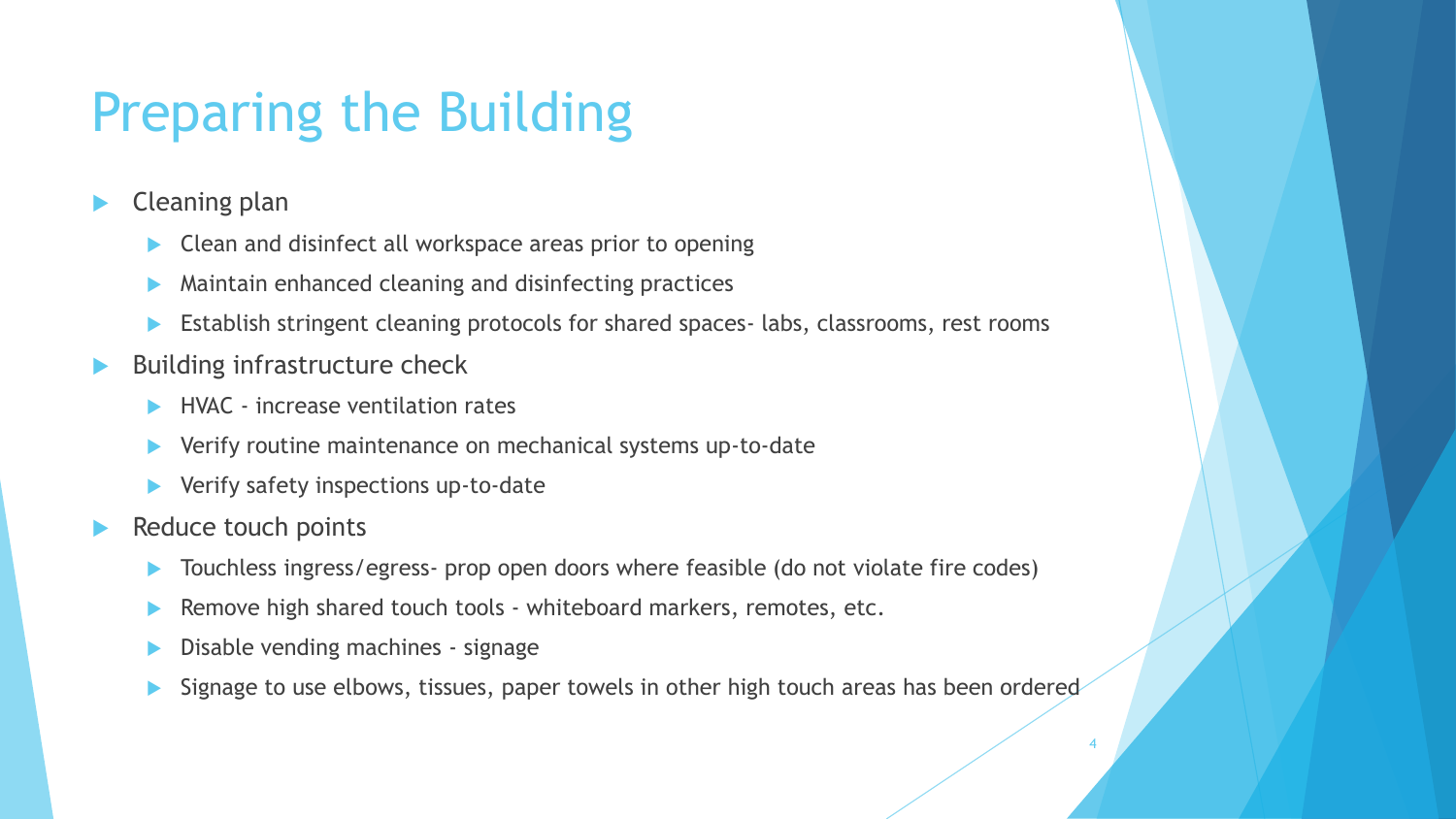### Preparing the Building (cont.)

- Social distancing plan
	- Redesign work space, classrooms or schedule to ensure 6 feet between work stations or desks
	- Reduce capacity of shared spaces (remove seating)
	- Limit the number of people in any one room to 10 or fewer
	- Control the direction of foot traffic in main circulation areas (lobbies)
	- Install barriers such as Plexiglas shields for reception areas
	- Close common areas conference rooms, break rooms
		- **Meetings continue via Zoom, Teams**
		- **Employees leave campus for lunch, order take-out or bring non-perishable lunches**

- Vendor/delivery protocols
	- Designated space/monitored entrance to receive goods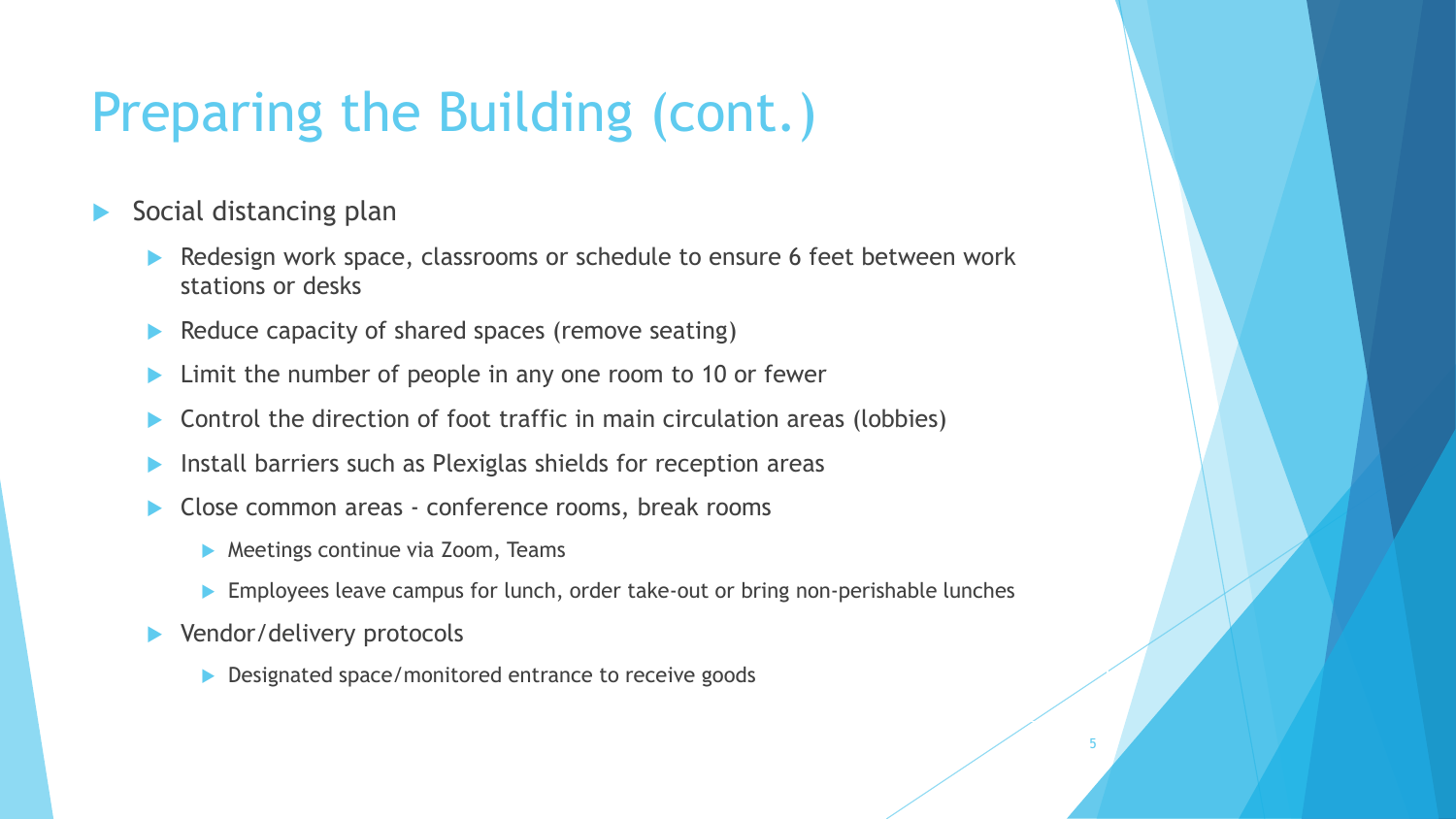## Preparing the Building (cont.)

- Consistent placement of all Purell/sanitizing stations
	- **Entrances & exits**
	- **Entering/exiting labs and classrooms**
- Sufficient PPE & plan for inventory replacement
	- **Masks** required in all common areas
	- Purell/hand sanitizer
	- Disinfectant for labs and individual workstations
	- Tissues/paper towels and no touch disposal receptacles for doors that cannot be propped open

6

 Post signage to communicate and enforce cleaning and social distancing protocols, use of PPE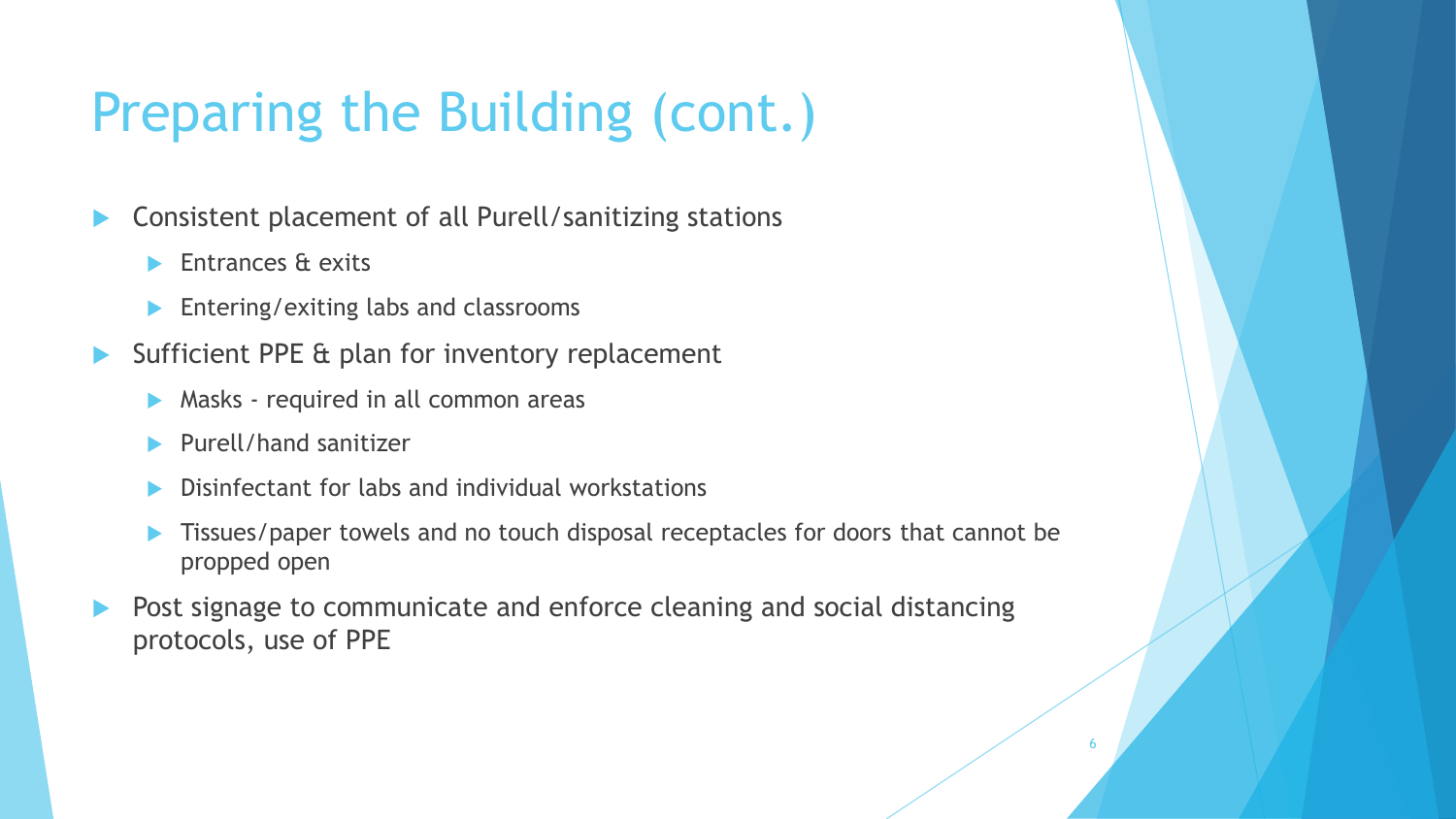# Screening Protocol for Faculty, Staff, and Students

- Single point of access to building- monitored
	- ▶ Or one entrance faculty/staff, one entrance for students
- Maintain social distancing outside of building while waiting to get in
- Temperature taken at monitoring station (non-contact infrared forehead thermometer or thermal imaging camera)
- **Faculty and staff coming on campus are surveyed before being authorized to return via link to Microsoft Forms** (responses go directly to HR) or upon arrival at monitoring station.
	- Are you currently experiencing any of the following symptoms?
		- Fever, cough, shortness of breath or difficulty breathing, chills, repeated shaking with chills, muscle pain, headache, sore throat, new loss of taste or smell
	- Have you, or has anyone in your household, had COVID-19?
		- $\blacktriangleright$  Were 2 week quarantine protocols observed? If yes, dates.
	- Have you, or has anyone in your household, had contact with anyone who has or has had COVID-19, or the symptoms associated with COVID-19.

- $\blacktriangleright$  Were 2 week quarantine protocols observed? If yes, dates.
- Please enter any comments you wish to add related to your responses above.
- Is the information you provided on this form true and correct to the best of your knowledge?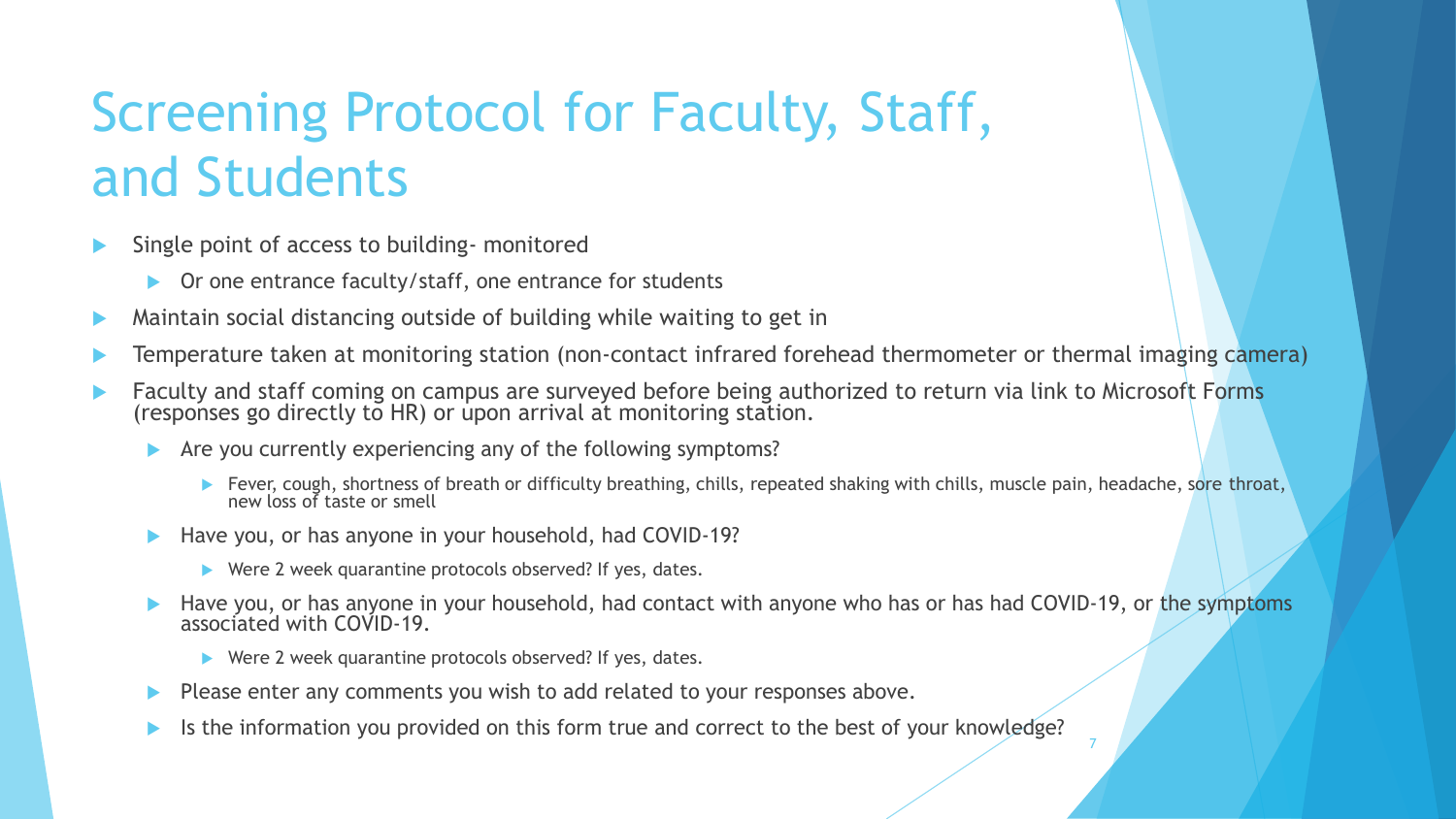# Screening Protocol for Faculty, Staff and Students (cont.)

- Based on responses, HR notifies Faculty/Staff member if return to work is authorized. Responses treated as PHI.
- No one allowed in building who
	- has or has had COVID-19 and has not been quarantined for at least two weeks
	- has been exposed to COVID-19 and has not completed quarantine protocols
	- $\blacktriangleright$  who is symptomatic
	- who has a temperature of 100.4 or above
- Masks required in common areas if entrant does not have, a mask will be provided at monitoring station.
- Staff Monitors trained on
	- $\triangleright$  what constitutes PHI and how to handle PHI maintaining confidentiality
	- how to handle a situation where someone is symptomatic, has a temperature or answers yes to any of the screening questions.

8

always wear mask - frequent wipe down of screening area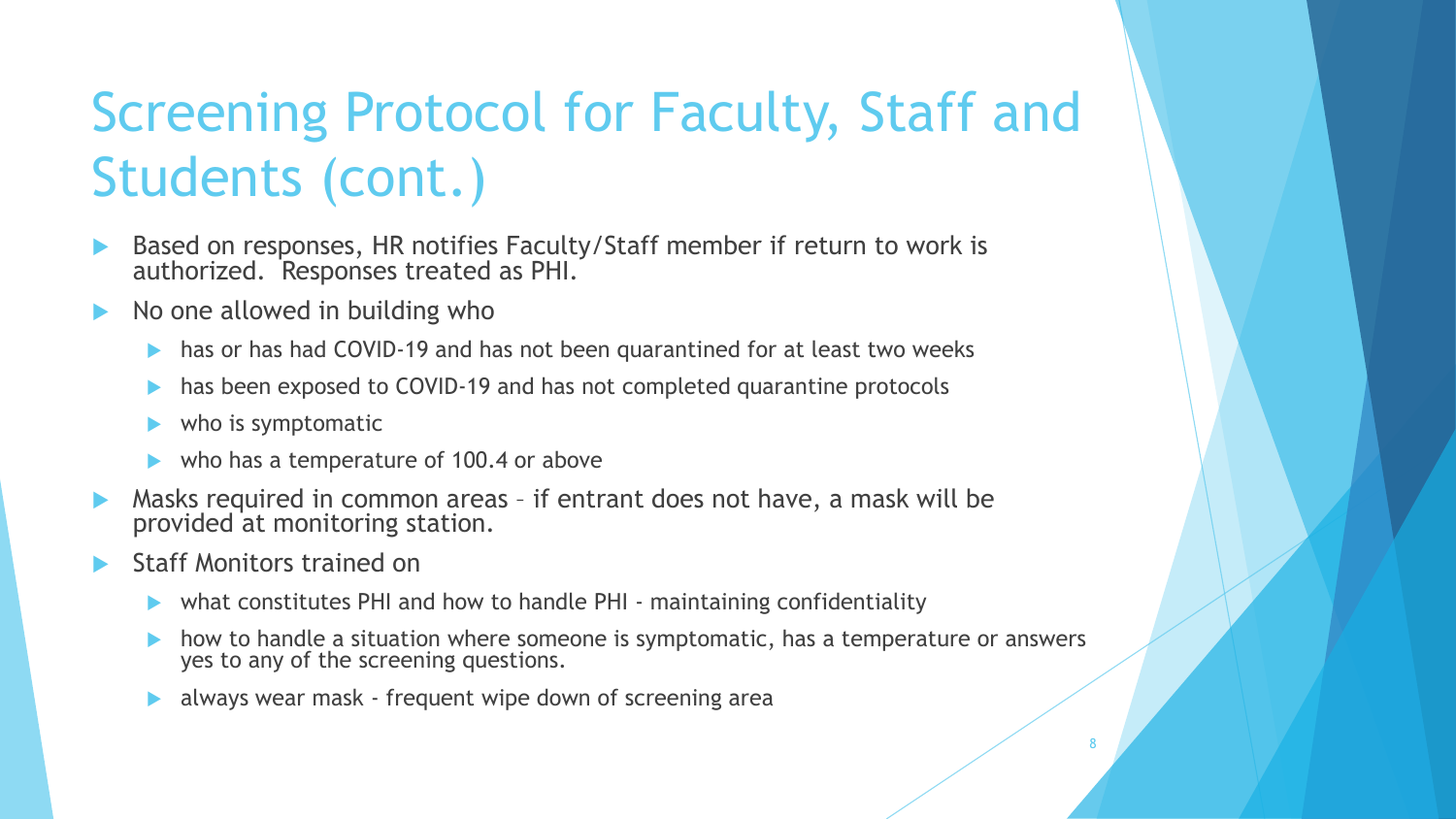## **Training**

- Faculty, Staff, and Student Training
	- Information provided on the website, faculty and staff portal, and through the Canvas learning management system (LMS) portal
		- ▶ CDC guidelines, anti-stigma, and vulnerable populations
- Staff Monitors trained on
	- what constitutes PHI and how to handle PHI maintaining confidentiality
	- how to handle a situation where someone is symptomatic, has a temperature or answers yes to any of the screening questions.
	- always wearing mask frequent wipe down of screening area
- Additional Training for Students
	- Communication sent regarding campus reopening
	- COVID-19 prevention: Screening protocols & posted signage communicate and enforce cleaning and social distancing protocols, use of PPE

9

Cleaning and disinfecting protocols posted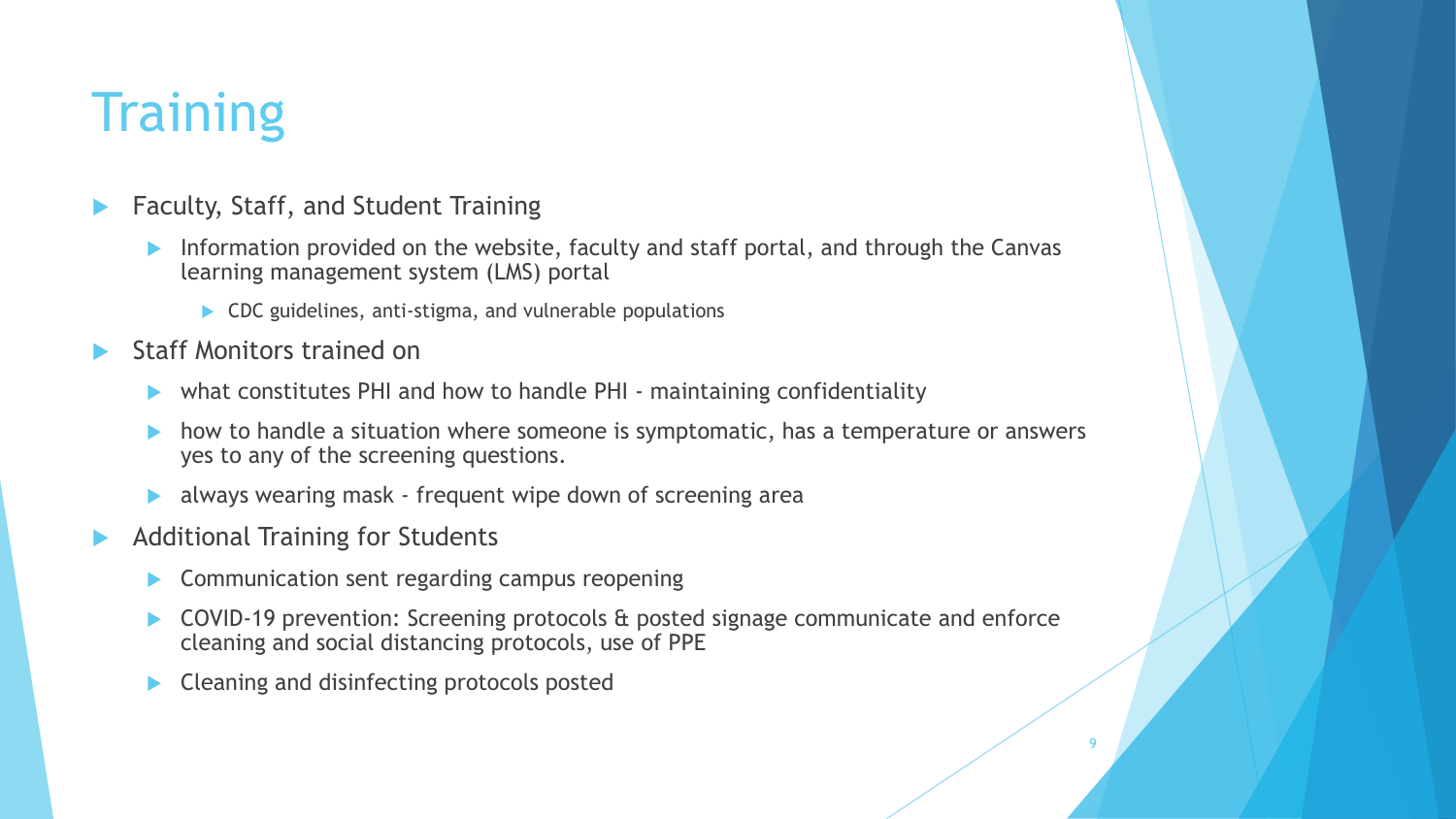### Signage and Floor Marking *(aspects of training)*

- Reminders & How to guidelines
	- Wash your hands
	- ▶ Wear a mask in common areas don't touch your face
	- Social distancing
- $\blacktriangleright$  Informative
	- Signs directing traffic floor markings along with directional signs

- $\blacktriangleright$  Protocols for cleaning individual work stations
- Protocols for cleaning labs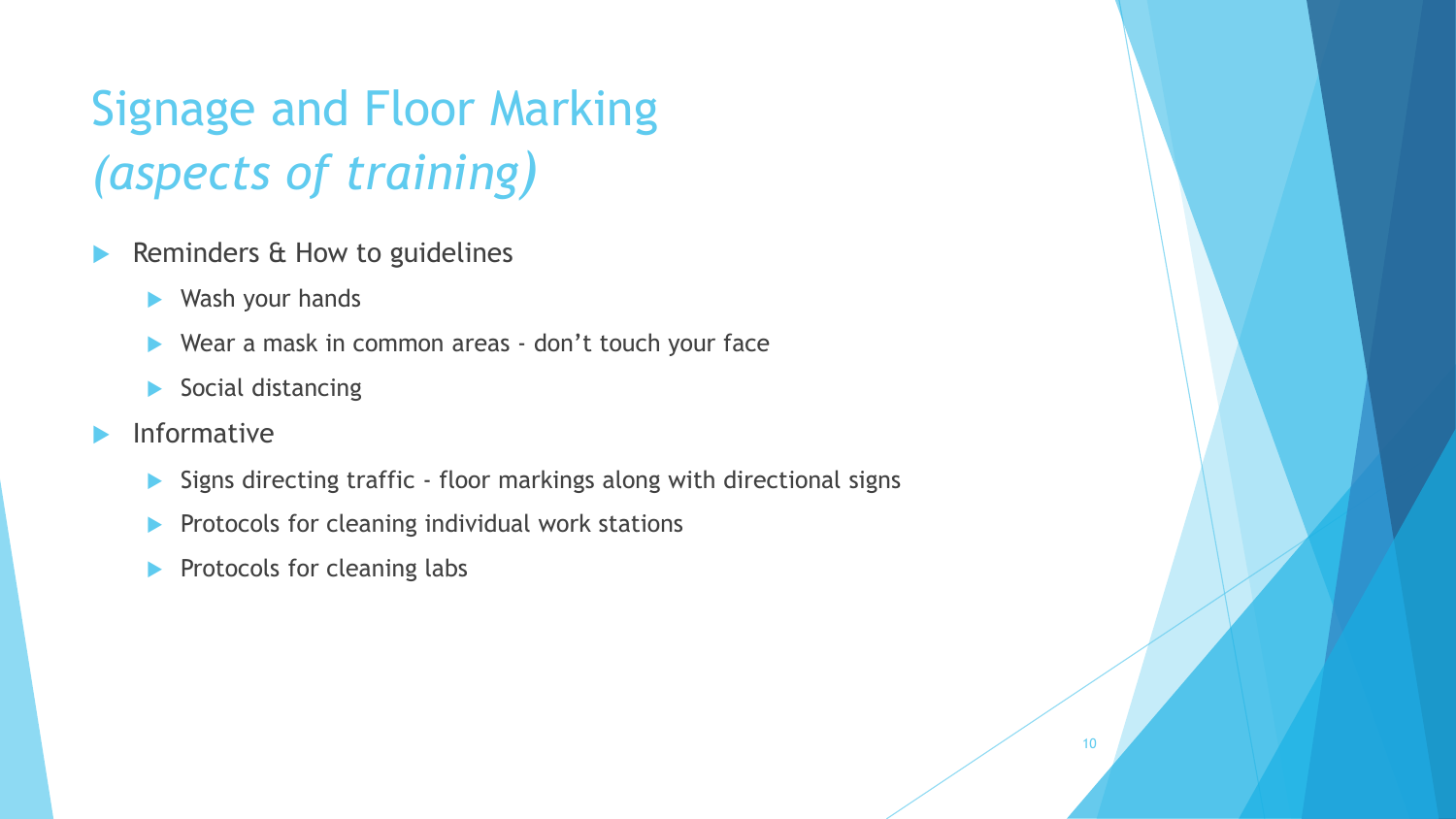### Communication *(aspect of training)*

In anticipation of more faculty, staff and some students being on campus next week as we enter Phase 1 of our reopening, we want to make you aware of the preparations we have made and what you can expect to see on campus beginning Tuesday 5/12/2020:

• Cleaning protocols have been enhanced to include cleaning and disinfecting common areas, restrooms and high touch surfaces each day. Faculty, staff and students will be required to maintain this cleaning standard by cleaning and disinfecting their personal work stations, classrooms and labs before starting and ending work/class each day.

• Sanitizing stations have been set up near all entry/exit points, elevators, stairwells and other high-touch surface areas. Please remember to wash your hands and use hand sanitizer frequently throughout the day. No hand shaking or other physical contact.

- Face Coverings/Masks (see attached) should be worn in all common areas- if you do not have a face covering/mask, one will be provided for you.
- Signage and floor markings will be visible throughout the campus to remind everyone of proper preventative measures and social distancing protocols.
- Faculty, staff and students will enter the building through designated entrances. All other entrances and exits will be locked.

• Faculty, staff and students will have their temperature taken when they enter the building- if your temperature is above 100.4 you will be asked to go home and follow the self-quarantine protocol provided by Human Resources.

• Faculty, staff and students will complete a confidential health assessment prior to returning to work/school. The link to the confidential health assessment is here. (Links to an external site.) Please take a few minutes to complete it now. Information you provide goes directly to Human Resources.

• We are limiting the number of visitors to the campus. Vendors/food delivery will have a designated drop off and pick up area outside of the building. Keep in mind, common break rooms and vending machines will not be accessible during this initial return period. Please plan your meals accordingly.

We want to assure you that while COVID-19 has changed the way we operate, in re-opening our campuses the health and safety of our faculty, staff and students is our highest priority. ATI is complying with all CDC and OSHA guidelines, as well as federal, state and local orders and directives regarding resumption of campus operations.

As we navigate these uncertain times, it is important to have patience and remember we are all in this together. This situation is fluid and subject to changewhile we all want to get back to normal, it is important for the health and safety of our faculty, staff and students that we observe these new protocols and most importantly, that no one comes to work or school if they have had or been exposed to COVID 19 and not completed quarantine protocols, or if they are sick, have a fever or are exhibiting any symptoms of COVID-19.

Lastly, we don't want anyone returning to school if they or a family member are in a high-risk category and are uncomfortable returning to work at this time.

Thank You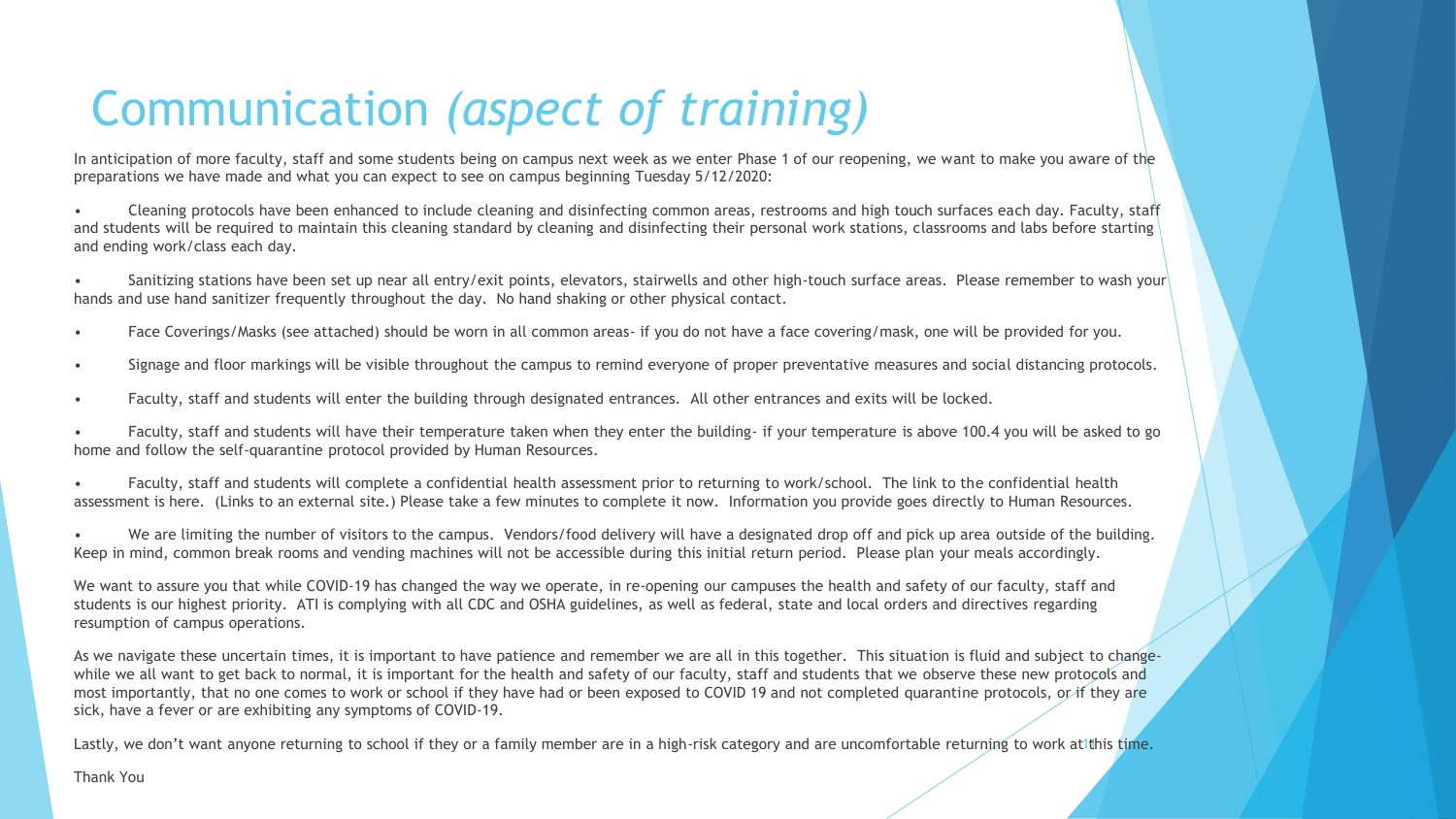### Lab/Testing Protocols

#### **Scheduling**

- Program Directors to schedule student shop times to assure that no more than 10 people total are in any given room at a time (fewer if size of room does not allow for 6 feet apart). Sufficient time to be provided to allow one group to leave before the next arrives. Schedule available to students on Canvas Learning Management System (LMS).
- Faculty will ensure that no more than 10 people are assembled in their room at any given time.

#### **Cleaning & Disinfecting Protocols**

- ▶ Faculty to disinfect with 70% or higher alcohol based solution workspace including monitor, keyboard, chair, and any tools or equipment used prior to first student. Student to disinfect workspace, including monitor, keyboard, chair, and any tools or equipment used upon completion of lab.
- Cleaning and disinfecting protocols to be posted in each lab.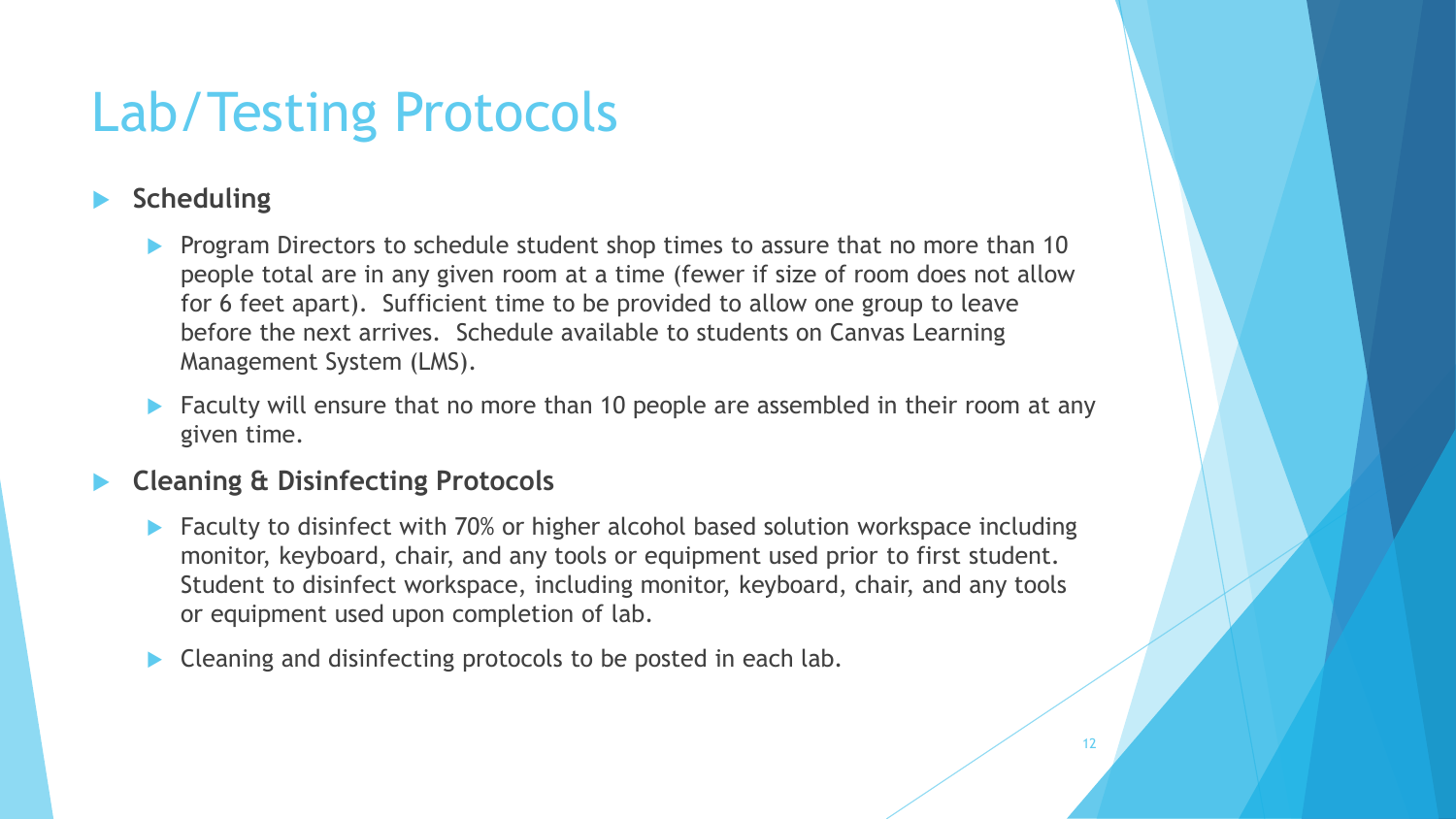### Lab/Testing Protocols (cont.)

#### **Testing Procedure**

- Student testing space organized with alternate desks in checkerboard pattern ensuring that each workspace is a minimum of 6 feet apart. Monitors and keyboards removed for computers not being used.
- $\blacktriangleright$  Cloth chairs replaced with washable chairs.

#### **Laboratory Procedure**

- Laboratory doors remain open, lights on.
- ▶ Laboratory workstations situated no less than 6 feet apart to accommodate 2 people (faculty and student) a minimum of 6 feet apart.
- Floor taped to indicate stations, safe distancing and traffic flow.
- Supplies available in each classroom. Faculty to resupply for each individual use.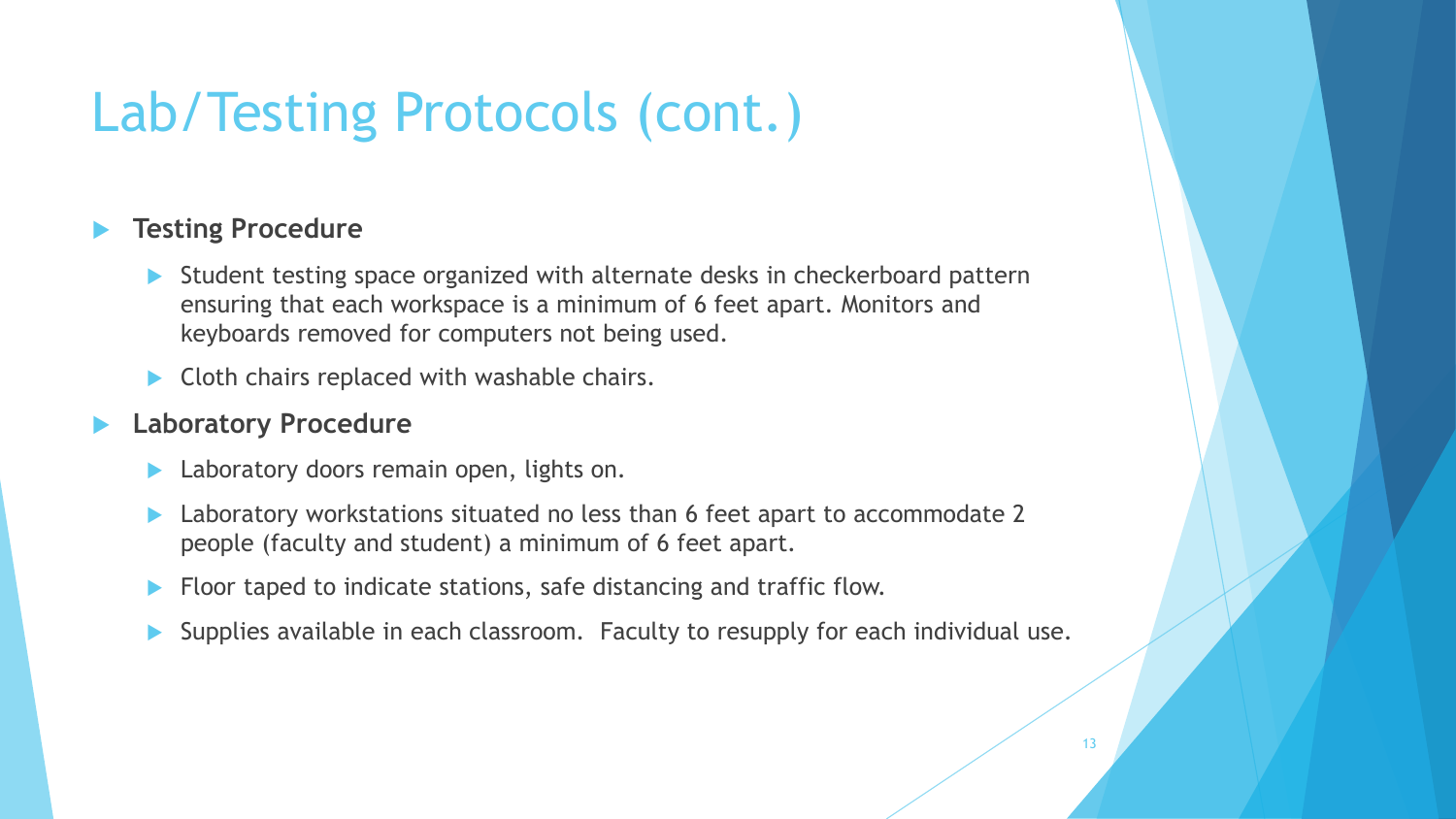# Necessary Supplies

- Sneeze guards/Plexiglas shields ordered for transaction desks
- Floor tape
- Cleaning and disinfecting supplies
- Hand sanitizer
- Hand sanitizing stations
- Tissue & paper towels and no touch disposal receptacles for high touch areas

- Masks
- Infrared forehead thermometers or thermal imaging camera
- Chair covers for cloth chairs if not enough vinyl/washable chairs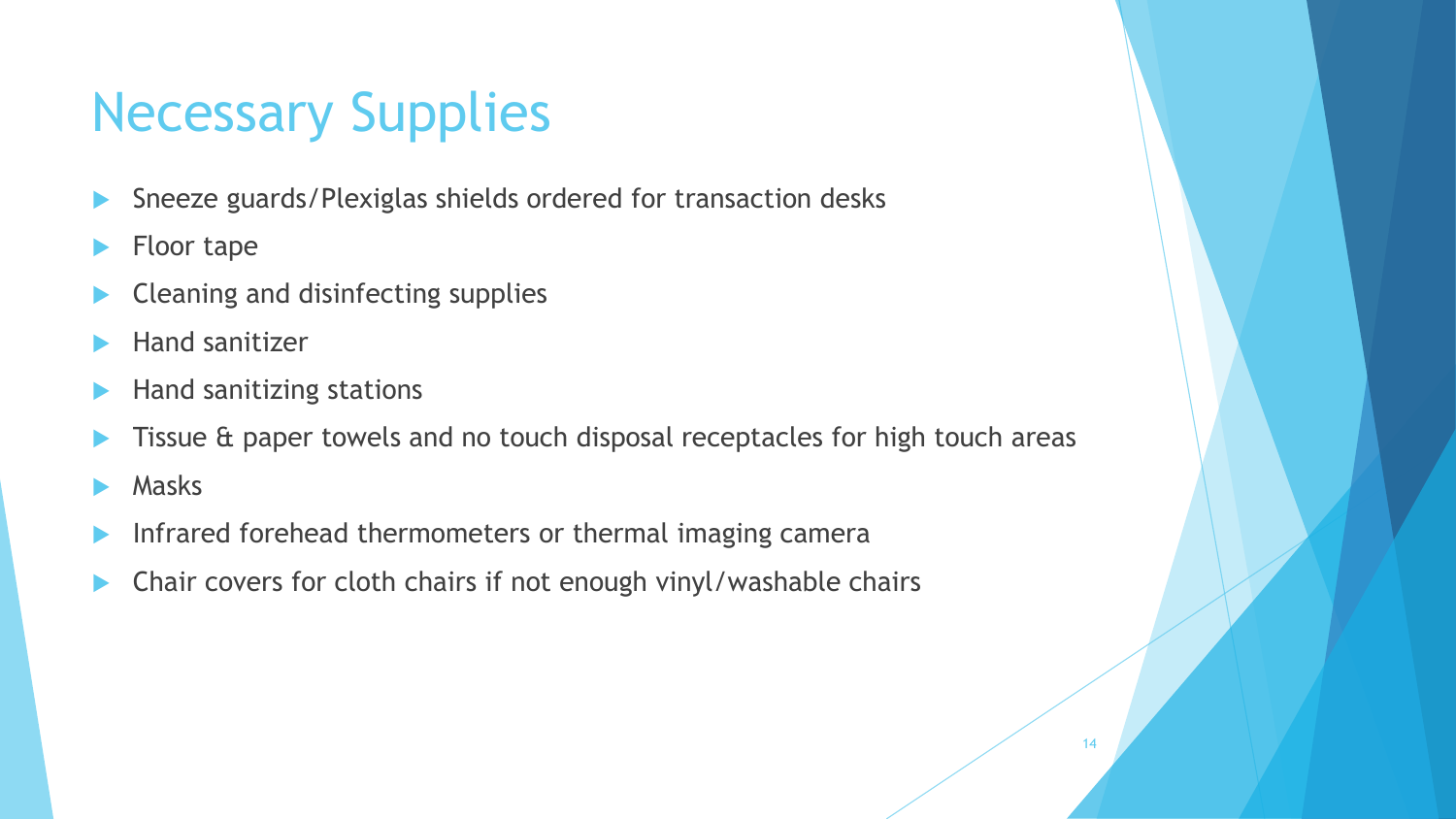### Additional Information

- ▶ Virginia Department of Health <https://www.vdh.virginia.gov/> (interactive map connects to local health departments)
- President and Vice President contact local health departments as necessary
- Testing information available on VDH and local health department web sites
- Virginia Beach Health Department 757-683-2745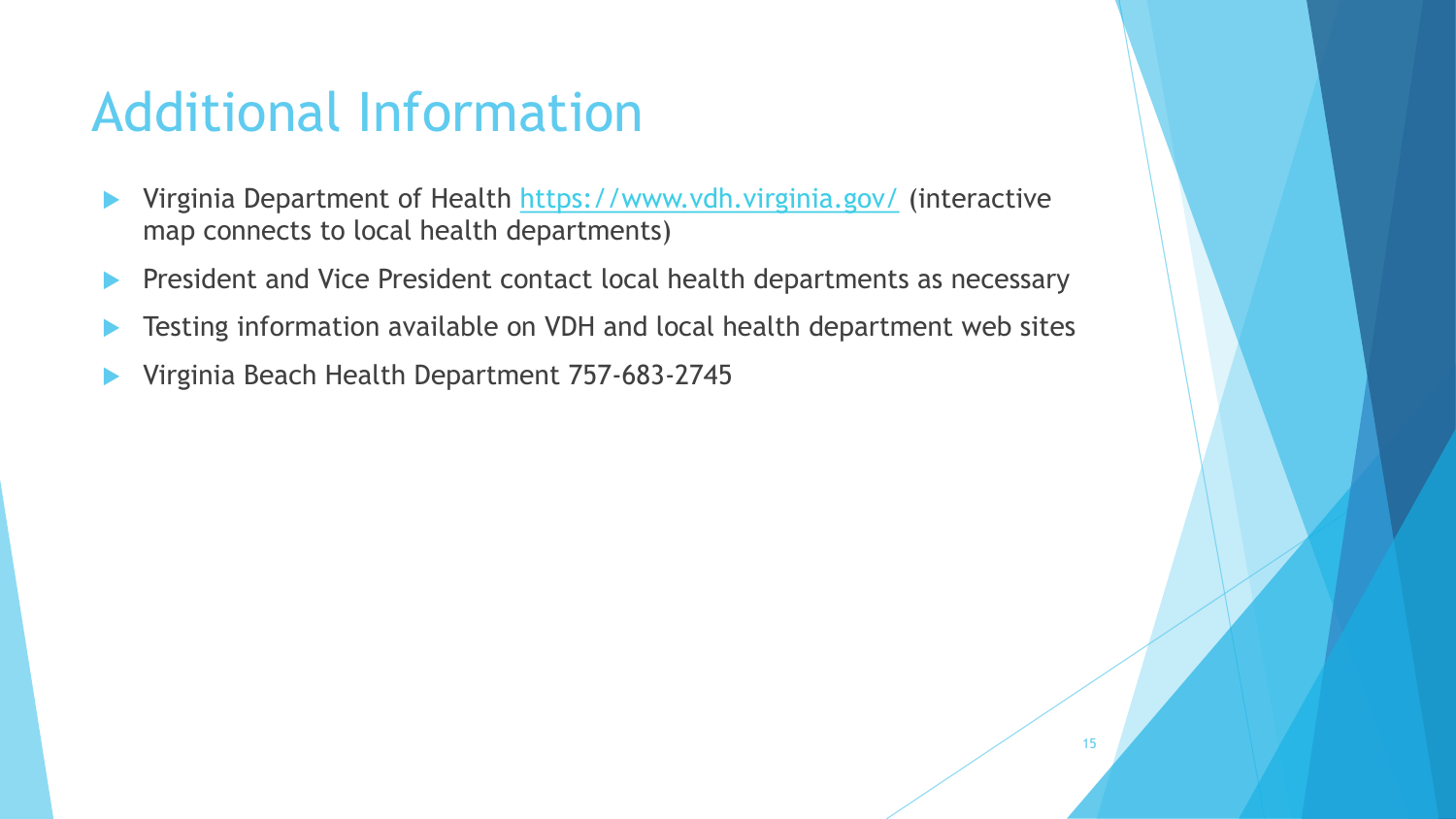### Additional Information

- In case of outbreaks that require campus closure, resume 100% remote synchronous classes, virtual laboratories, and telework if necessary; partial campus closure includes limiting access for faculty, staff, and students to certain areas (e.g., labs)
- Communicate with students through email and Canvas Learning Management System (LMS) portal
- Communicate with faculty and staff through Microsoft Teams, Zoom meetings, and email
- All non-discrimination policies, which include anti-stigma, remain in effect and are outlined in the publicly posted school Catalog
- At this time, the school has not implemented campus level syndromic (disease) surveillance using electronic health record data or other disease surveillance methods
- At this time, the school is not partnering with VDH for contact tracing, nor does the school have formal partnerships with health care system to assure care
- Large in-person events (e.g., graduation ceremonies) have been postponed or planned as virtual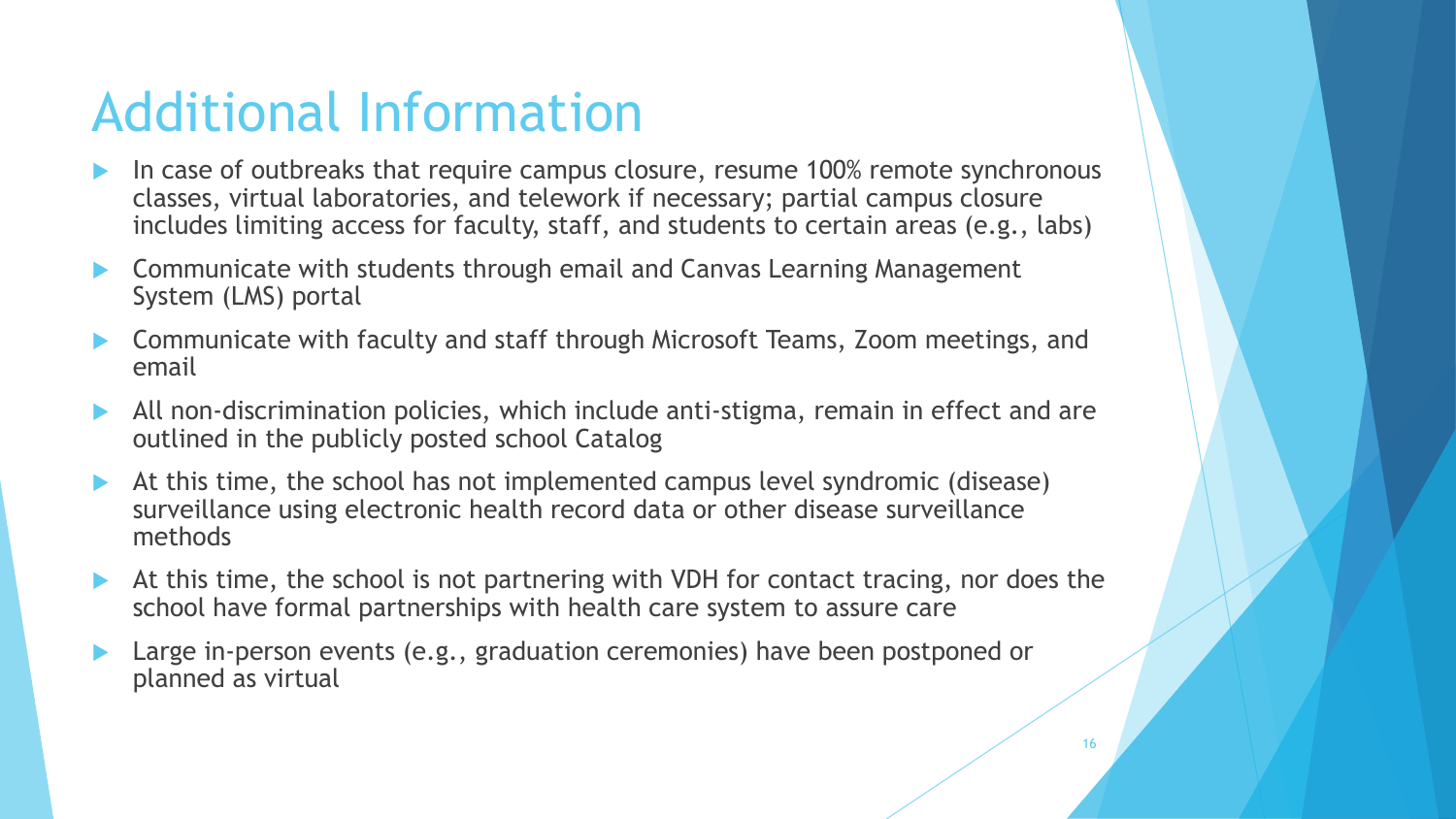### Consideration of Vulnerable Individuals

- COVID-19 policies and procedures apply to all students, including international students and vulnerable individuals.
- **Faculty and staff who are at higher risk for severe illness (e.g., persons 65** years or older or those with underlying health conditions) may have the option to telework, depending on the nature of their work.
- Faculty and staff who have tested positive, or who have been exposed and are awaiting test results, can transition to telework, if that is available.
- The school has implemented a COVID-19 Leave Policy, which provides for a set amount of paid leave for full-time faculty and staff if they are unable to work because they are quarantined (based on advice of a health care provider) due to a COVID-19 diagnosis or symptoms.
- Students at higher risk may continue to participate in remote synchronous or online classes, as available.
- If necessary, faculty, staff, and students are responsible for quarantining and isolating.
- Links to CDC resources and information provided on school website  $\frac{17}{2}$